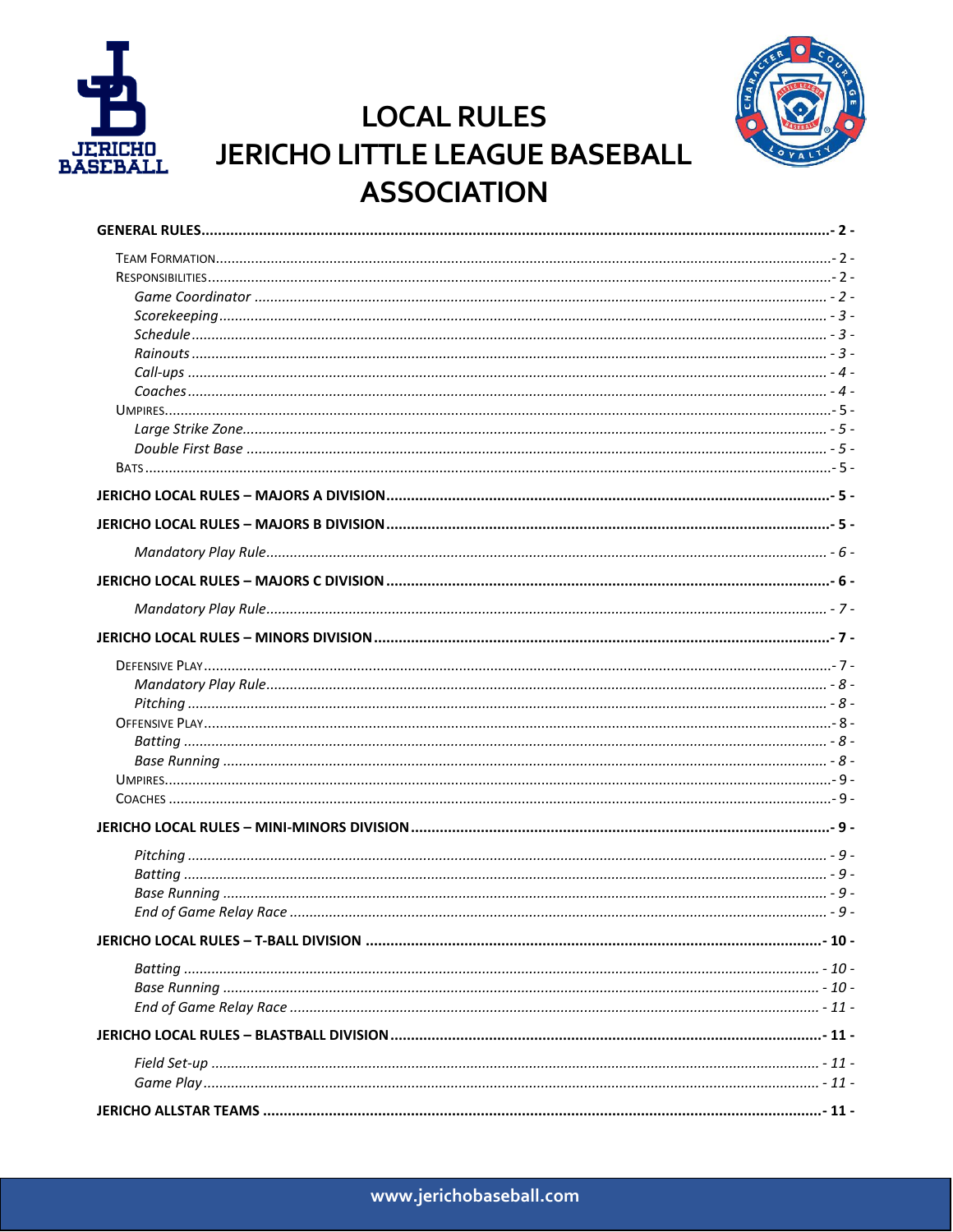| ALL-STARS PLAYER SELECTION |  |
|----------------------------|--|

<span id="page-1-0"></span>These rules are in effect for the 2022 season and beyond until updated.

### **GENERAL RULES**

### <span id="page-1-1"></span>**Team Formation**

Player selection for regular season teams in all Majors divisions will proceed according to the "Alternate Method for Plan B" draft system as listed in the Little League Operating Manual. The player agent will organize and run the draft according to this system. The player agent is responsible for player assessment. The assessment data will be made available to head coaches to facilitate a fair player draft.

All Majors division player trades shall be made through and with the approval of the player agent. The player agent shall ensure that teams meet the requirements of "Section III – The Teams" of the Little League rule book. Majors A will include players of "league age" 11 and 12 only. Exceptions must make application to the board of directors. Majors head coaches will select team uniforms and names in reverse order of first round draft picks.

Minors, Mini-minors, T-Ball, and Blastball divisions will have teams created by the division coordinator under consideration of fair play and friend requests. Real or apparent conflicts of interest should be avoided at all costs.

### <span id="page-1-2"></span>**Responsibilities**

### Field Prep

The home team is responsible for field preparation prior to the game. The home team is responsible for field and equipment clean up after the game.

### <span id="page-1-3"></span>Game Coordinator

<span id="page-1-4"></span>In the case that there are no adult umpires for the game, the home team must identify a "game coordinator" (usually the scorekeeper) as defined in Rule 9.03(d). The "game coordinator" must attend the pre-game home plate meeting along with the coaches and umpires. The home team manager is responsible for paying the umpires. The visiting team is responsible for providing volunteer parent umpires (if needed).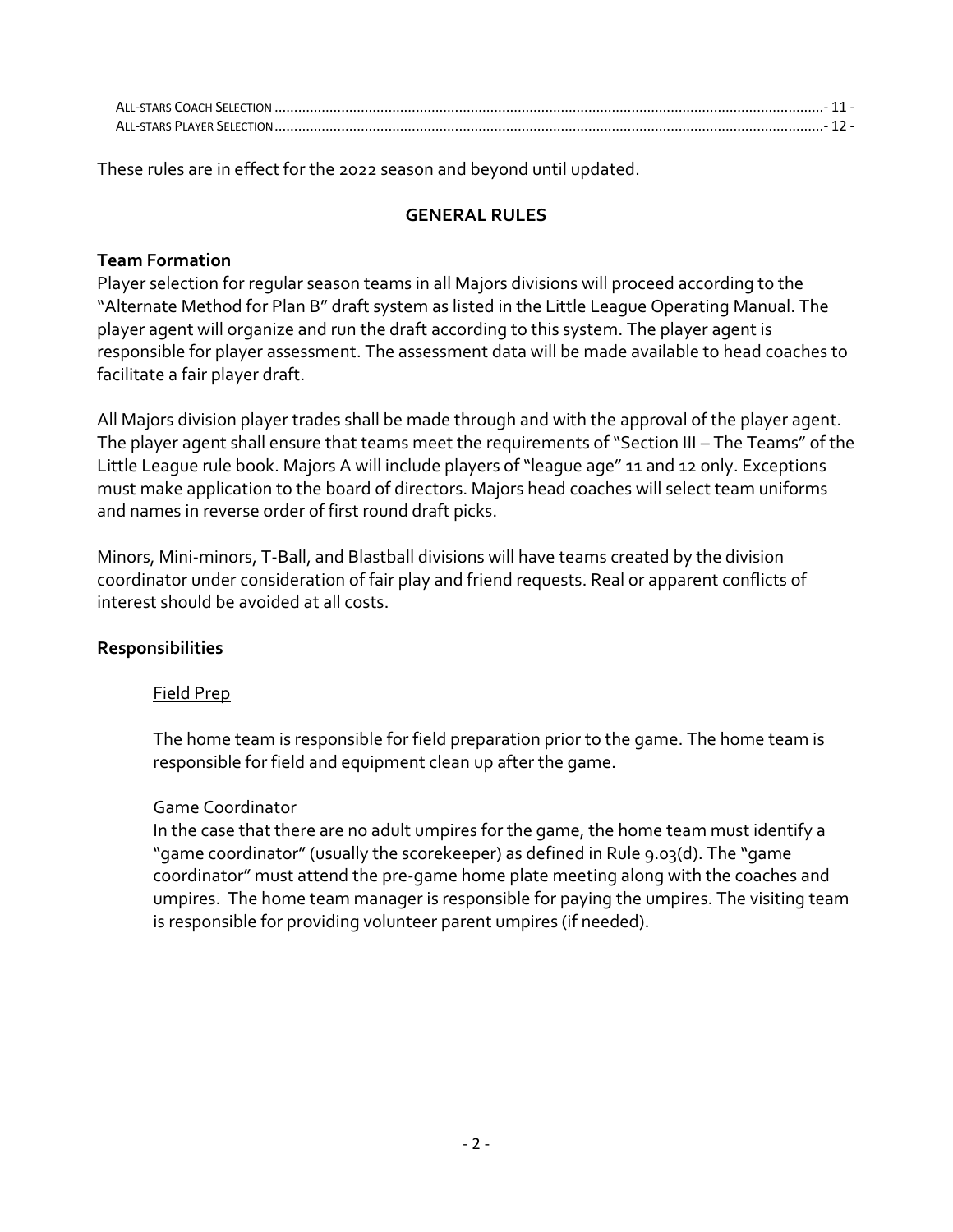### Scorekeeping

For all Majors and Minor division both teams must supply a scorekeeper (not required for Mini Minors, TBall or Blastball). All Majors division scorebooks must be submitted to the player agent at the end of the season in order to determine all-star player eligibility. The home team must report the game results and pitch counts to the division coordinator within 24 hours of completion of the game.

### <span id="page-2-0"></span>**Schedule**

The Majors divisions will finish the season with a round robin schedule. The schedule for the round robin should be made according to team number (not standings) and should be available before the beginning of the season.

The results of the round robin will be used to determine which teams will play in the championship games. The playoff format will be determined by the Division Coordinators and the Schedule Coordinator before the beginning of the season. Tie breakers shall proceed according to Little League International Tournament Pool Play Format as listed in "Section III – Tiebreaker Procedures" and "Section IV –Runs-Allowed Ratio" of the tournament section of the Little League rule book.

The Minors division will finish the season with a friendly end of season tournament. Division Coordinator will circulate schedule prior to start of tournament. The schedule for the playoff should be available at the beginning of the season.

### <span id="page-2-1"></span>Rainouts

Jericho assumes that all players want to play every game regardless of weather. A game should only be postponed for one of two reasons: protection of the kids or protection of the field. For a game to be postponed there must be standing water on the field and it must be raining. Unless otherwise advised by a league representative, Coaches from both teams must agree on the postponement.

The protocol for rainy days is as follows:

- Both teams should arrive at the field as if it is a regular game (30 minutes before the game), even if it is raining.
- The home team head coach must bring all game umpires' phone numbers in case they need to be contacted.
- Thirty minutes before game time, the head coaches from each team should decide if there is enough standing water on the field or hard enough rain to postpone the game. If the game is postponed, the home team head coach shall call the umpires immediately to notify them of the postponement.
- If the weather is marginal, the coaches should wait until game time to make a decision. At game time, in discussion with the umpires, they can decide to play or postpone the game. Coaches need to make sure that the umpires can get home safely if the game is called at this time.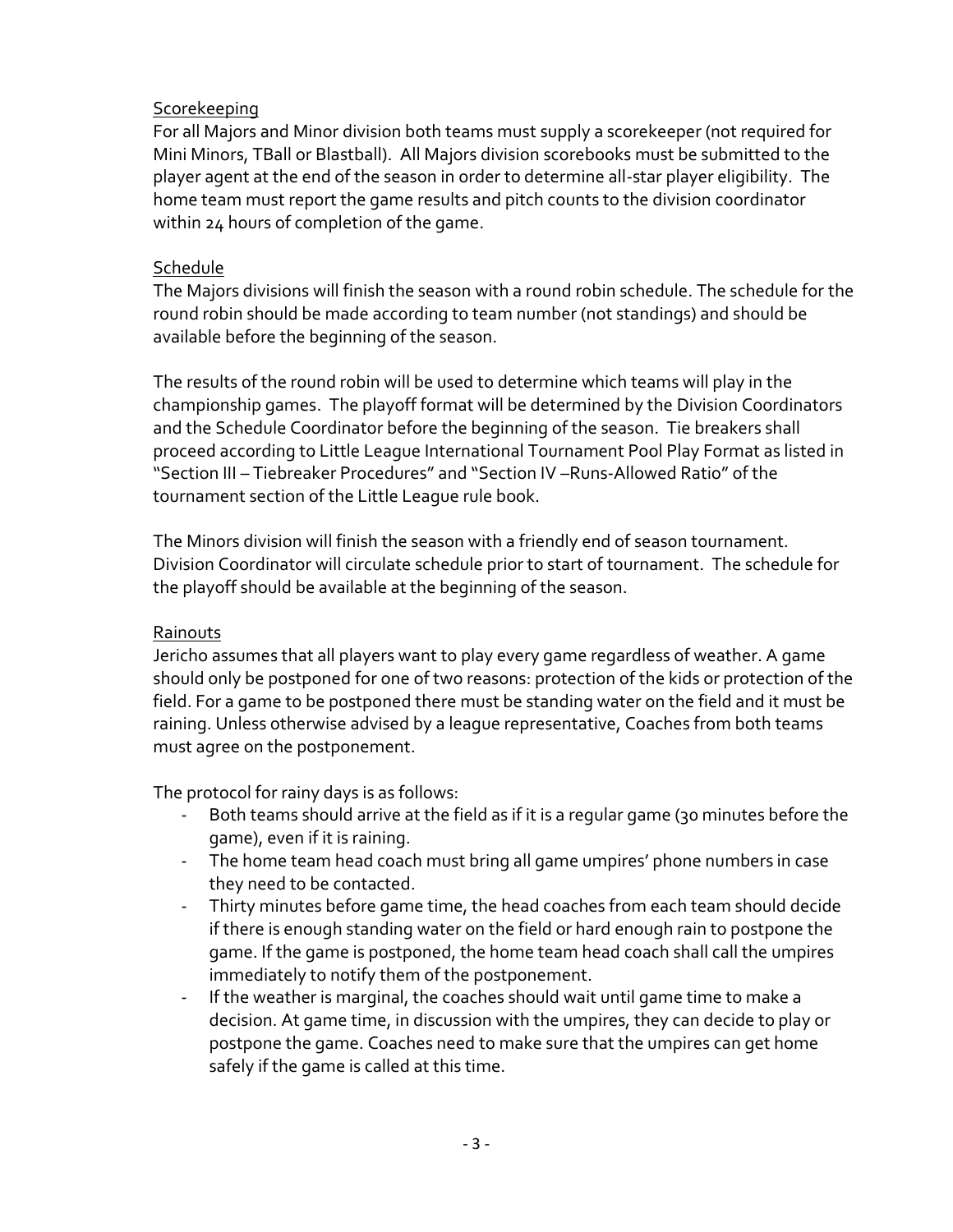- If the game is started, the umpires (in consultation with the "game coordinator") assume control of the game including decisions about halting play due to deteriorating weather conditions.
- Umpires must be paid if the game is not cancelled prior to 30 minutes before game time and they arrive at the field.

Coaches should agree on a make-up day for the game as soon as possible. When a makeup game time is confirmed, the home team coach must book the field by contacting the division coordinator who will post it to the schedule. The home team coach must then contact the umpire coordinator to reschedule the umps.

### <span id="page-3-0"></span>Call-ups

The player agent is responsible for developing an effective call-up system under all guidelines in Regulation V, section (c). Call-ups are an excellent opportunity for skilled players to develop by playing games in a higher division. Coaches in Majors B, C and Minors divisions will be asked to submit to the player agent two or three players deemed capable of playing the occasional game at the next level up. The player agent will review and approve the list of call-ups. Coaches may use call-up players to replace absent players when they expect to have 10 or fewer players available for a game. Call-ups may be used for regular season, round robin, play-off, and championship games. The player agent will assign players to games on a rotating basis. No player will be pulled from his or her regularly scheduled game to play as a call-up. Call-ups are not permitted to pitch or play the position of catcher in the game.

### <span id="page-3-1"></span>Coaches

Coaches are required to read the Little League playing rules for the current season. There must be a pre-season coaches' meeting for all divisions. Coach attendance is mandatory for this meeting. The player agent, president or vice-president, division coordinators and umpire in-chief should attend as many coaches' meetings as possible. Issues to be covered at the meeting include playing rules, pitching rules, pitch counts, player development, regular season and playoff schedules, practice schedules, round robin rules, field prep and equipment clean-up, manager duties, expense approval, new equipment needs, etc. There should be a second such meeting two weeks prior to the beginning of the round robin. Coaches have wide ranging responsibility for player development - not just for the players on their team, but for all players in the league; not just for the present season, but also for future seasons.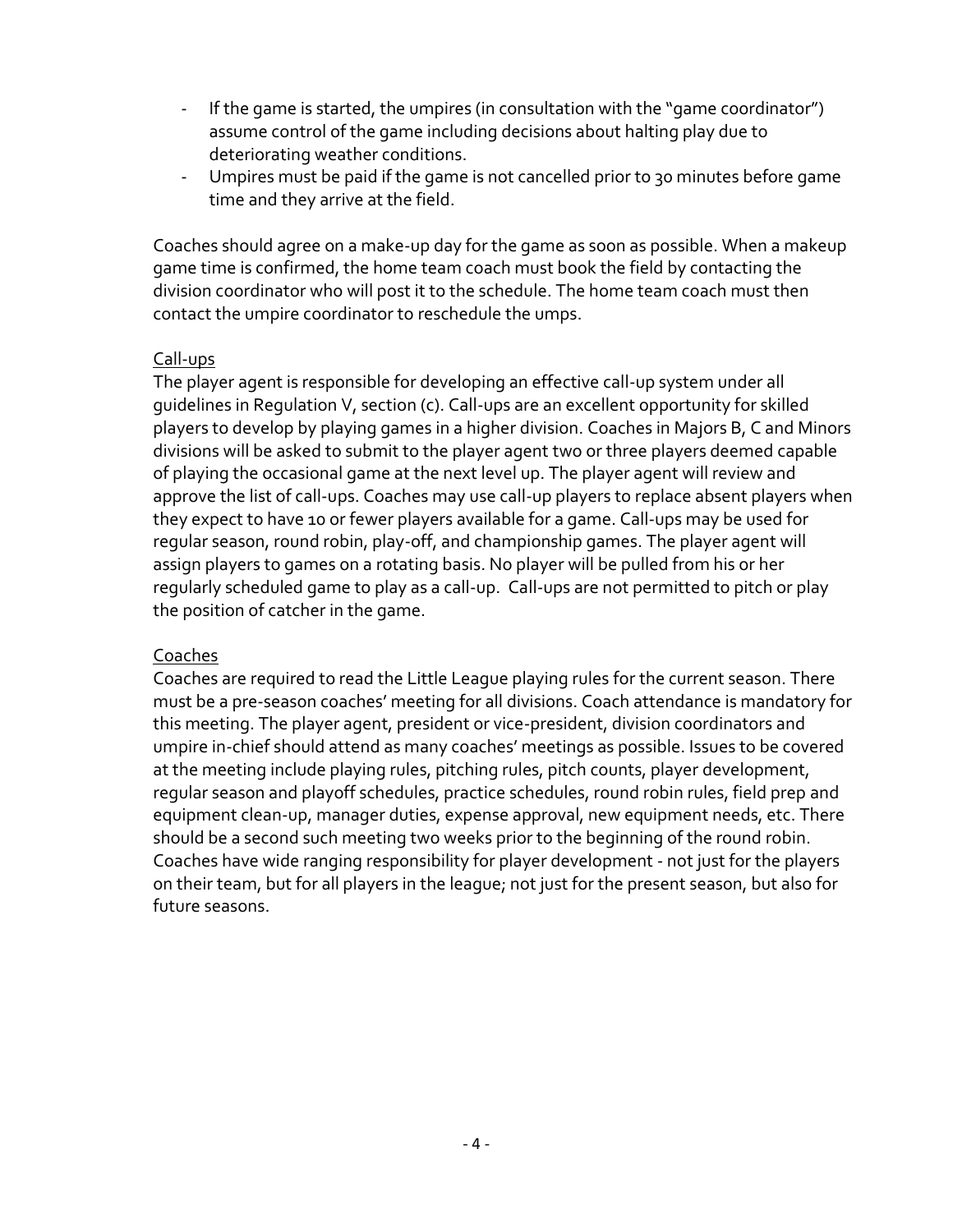# <span id="page-4-0"></span>**Umpires**

Umpire judgement decisions are final and under no circumstances should be questioned or challenged by a coach, player, parent, or fan. Only rule interpretations may be questioned, reversed, or corrected. Discussions over rule interpretations can only occur after asking for timeout and must be made in consultation with all umpires, the opposing coach, and the game coordinator.

### <span id="page-4-1"></span>Large Strike Zone

A large strike zone shall be used in Majors B and below. Any pitch near the knees or shoulders and within a ball of the plate should be swung at. Overall, it is better to encourage batters to swing than to be non-aggressive at the plate. Young pitchers throw many balls, which inevitably encourages batters not to swing. A large strike zone alleviates this problem. The large strike zone also gives confidence to the pitchers and it keeps the game moving.

### <span id="page-4-2"></span>Double First Base

Majors A and B must use a single first base as defined in Rule 1.06. All other divisions should use a "double first base" as defined in rule 7.15, if available.

### <span id="page-4-3"></span>**Bats**

All bats that comply with Little League (USABat) regulations (Rule 1.10) shall be legal for play.

### **Pitching**

Official little league rules apply for Majors Divisions. Please see Little League Regulation VI.

### **DIVISION RULES**

The Official Little League baseball rule book will apply with the following modifications for each Division

# **JERICHO LOCAL RULES – MAJORS A DIVISION**

<span id="page-4-4"></span>Game length is defined as in Rule 4.10. There are no time limits, nor run limits per inning, and no tie games. Extra innings shall proceed using Tournament Rule 14 until a winner is determined. The 15-run and 10-run "mercy" rules apply as written in Rule 4.10 (e).

Batting order is defined as in Rule 4.04 according to the "continuous batting order that will include all the players on the team roster present for the game. If necessary, teams are permitted to start and play games with eight players. The ninth position in the batting line-up will be skipped over without penalty.

Courtesy runners as defined in Rule 7.14 (b) may be used for the catcher and/or pitcher of record when there are two outs. The courtesy runner(s) must be the player(s) in the batting order who made the last out(s).

Batters may advance on a third strike that is not caught in flight by the catcher as defined in Rule  $6.05(b)$ .

### **JERICHO LOCAL RULES – MAJORS B DIVISION**

<span id="page-4-5"></span>Game length is a maximum of 6 innings (unless tied) subject to the following time limit. No new inning may start after 2 hours from the game start time. If an inning starts prior to the 2-hour time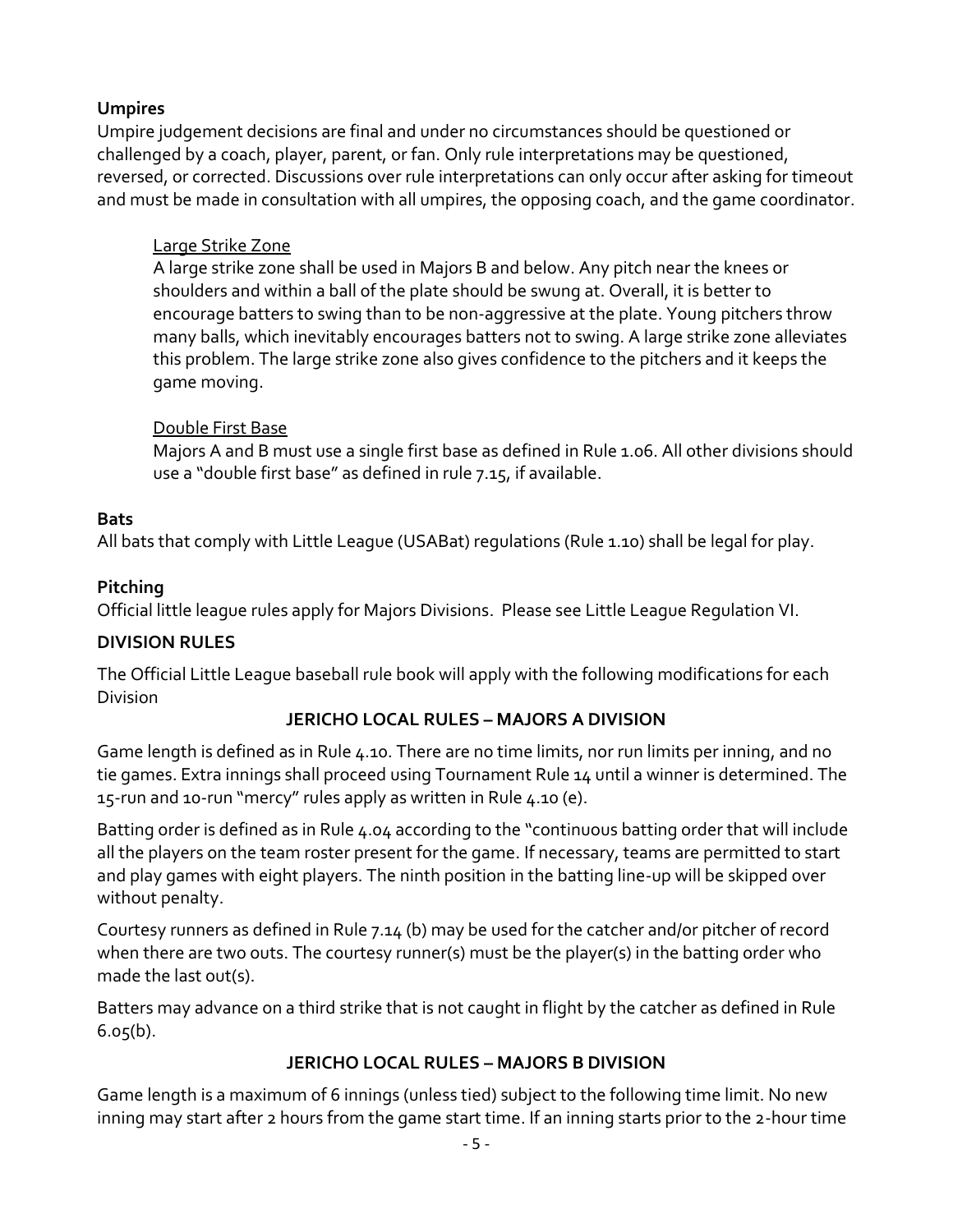limit, the inning must be completed. Regular season and round robin games may end in a "tie" if the time limit has been reached. If a playoff or championship game is tied after 6 innings or when the time limit is reached, extra innings will be played using Tournament Rule 14 until a winner is determined.

Maximum of 5 runs in first 3 innings – The minor league option in Rule 5.07 will be used for the first three innings of the game, modified as follows: The side is retired when three offensive players are legally put out, called out by an umpire, or when the offensive team scores five (5) runs. This option will be suspended in the 4th - 6th innings, and in any extra innings (unlimited runs).

The "mercy" rule as written in Rule 4.10 (e) shall not be utilized due to the imposed run and time limits above.

Batting order is defined as in Rule 4.04 according to the "continuous batting order that will include all the players on the team roster present for the game." If necessary, teams are permitted to start and play games with eight players. The ninth position in the batting line-up will be skipped over without penalty.

Courtesy runners as defined in Rule 7.14 (b) may be used for the catcher and/or pitcher of record when there are two outs. The courtesy runner(s) must be the player(s) in the batting order who made the last out(s).

Batters may not advance on a third strike. The Minor League rule as defined in Rule 6.05(b)(2) will be applied.

<span id="page-5-0"></span>Mandatory Play Rule – All players must play the same number of defensive innings (as much as possible). Each player must play a minimum of two innings at an infield position. The head coach will determine pitcher and catcher positions during the game.

### **JERICHO LOCAL RULES – MAJORS C DIVISION**

### <span id="page-5-1"></span>Game Duration & Inning Limits.

Game length is a maximum of 6 innings (unless tied), subject to the following time limit: no new inning may start after 2 hours from the scheduled game start time. If an inning starts prior to the time limit, the inning must be completed. Regular season games may end in a "tie" if the time limit has been reached. If a playoff or championship game is tied after 6 innings or when the time limit is reached, extra innings will be played using Tournament Rule 14 until a winner is determined.

Run limits are 2, 2, 3, 3, 5, & 5. There can be no coach decision to alter these run limits rules in game. If run limits preclude a team from winning (i.e. bottom of the last inning and the home team is down by 6 runs) the game is over.

Batting order is defined as in Rule 4.04 according to the "continuous batting order that will include all the players on the team roster present for the game." If necessary, teams are permitted to start and play games with eight players. The ninth position in the batting line-up will be skipped over without penalty.

Courtesy runners as defined in Rule 7.14 (b) may be used for the catcher and/or pitcher of record when there are two outs. The courtesy runner(s) must be the player(s) in the batting order who made the last out(s).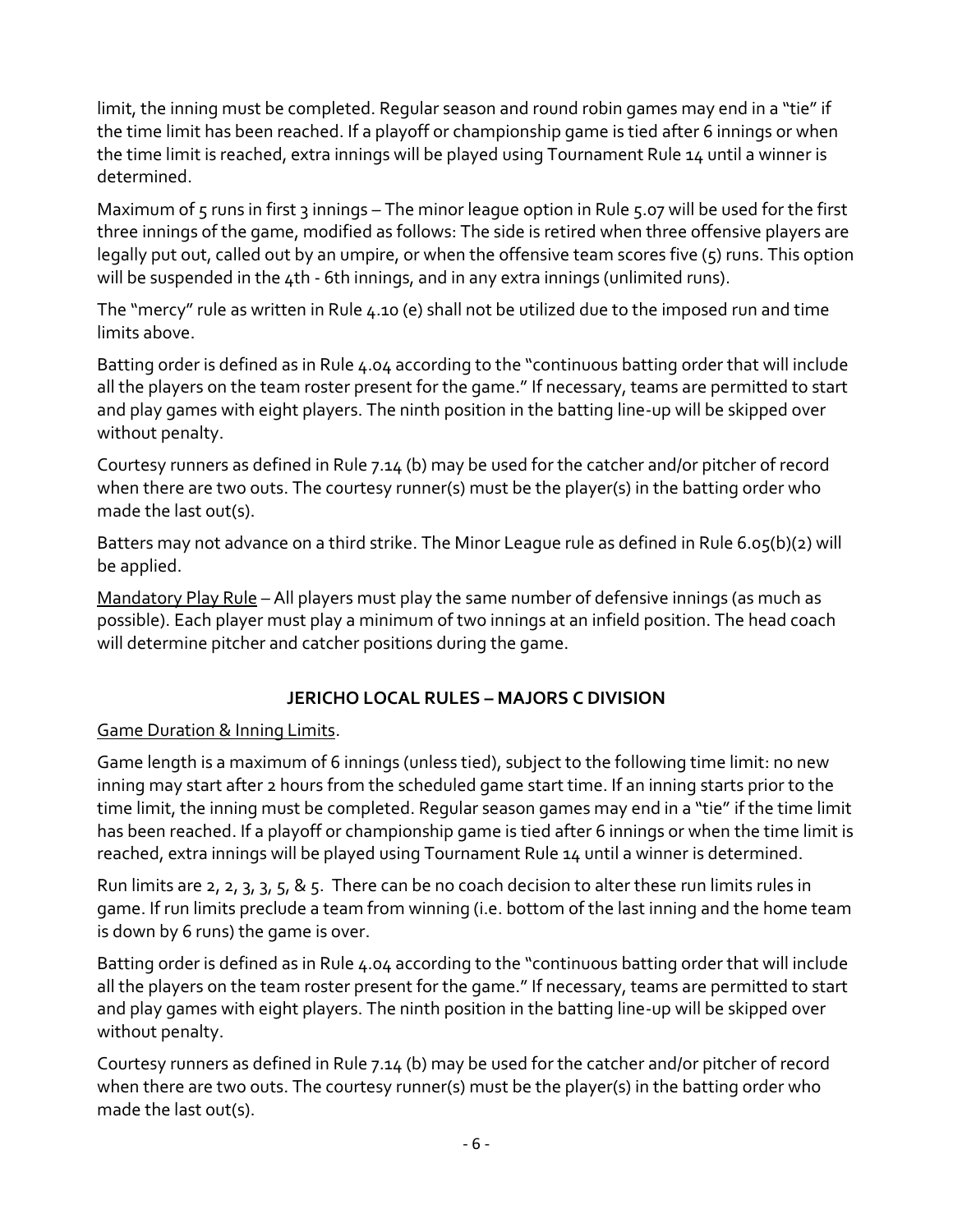Batters may not advance on a third strike. The Minor League rule as defined in Rule 6.05(b)(2) will be applied.

*Overthrows*:

- Runners can only advance one base on an overthrow. If the runner tries to take another base, the runner can be put out by the defence, but if the runner is safe he/she is to be returned to the previous base.
- Runners cannot advance on a second overthrow. If the runner tries to take a base on the second overthrow, the runner can be put out by the defence, but if the runner is safe he/she is to be returned to the previous base.
	- o Example 1: A runner on 2nd may score on an infield hit followed by an overthrow (ie. advancing to 3rd on the hit, and advancing home on the overthrow).
	- o Example 2: A runner on 1st may not score on an infield hit followed by an overthrow. The runner from 1st can only advance as far as 3rd on an infield hit followed by an overthrow (ie. advancing to 2nd on the hit, and advancing to 3rd on the overthrow).
	- o Example 3: A runner on 1st may not score on a steal followed by an overthrow. The runner from 1st can only advance as far as 3rd on a steal.

# <span id="page-6-0"></span>*Stealing*

• Runners may not advance an overthrow by the defence on a steal attempt. Encouraging catchers to attempt a throw.

# Mandatory Play Rule.

All players must play the same number of defensive innings (as much as possible). Each player must play a minimum of two innings at an infield position and one outfield position per game. No player may play the same position more than 2 innings in every game, other than other than catcher or pitcher (subject to pitch count rules).

# **JERICHO LOCAL RULES – MINORS DIVISION**

<span id="page-6-1"></span>A "Level 5" ball will be used in Minors. Game length is a maximum of 5 innings subject to the following time limit. No new inning may start after 1 hour and 30 minutes from the game start time. If an inning starts prior to the 1:30 time limit, the inning must be completed. Both coaches should agree to the last inning prior to starting the inning. Games may end in a "tie" if the time limit has been reached. Runs scored – Maximum three (3) run limit per team per inning for all innings. If run limits preclude a team from winning (i.e. bottom of the last inning and the home team is down by 4 runs), the game is over. The "mercy" rule as written in Rule 4.10 (e) shall not be utilized due to the imposed run and time limits above. Batting order is defined as in Rule 4.04 according to the "continuous batting order that will include all the players on the team roster present for the game. Batters may not advance on a third strike. The Minor League rule as defined in Rule 6.05(b)(2) will be applied. No base stealing is allowed in Minors.

# <span id="page-6-2"></span>**Defensive Play**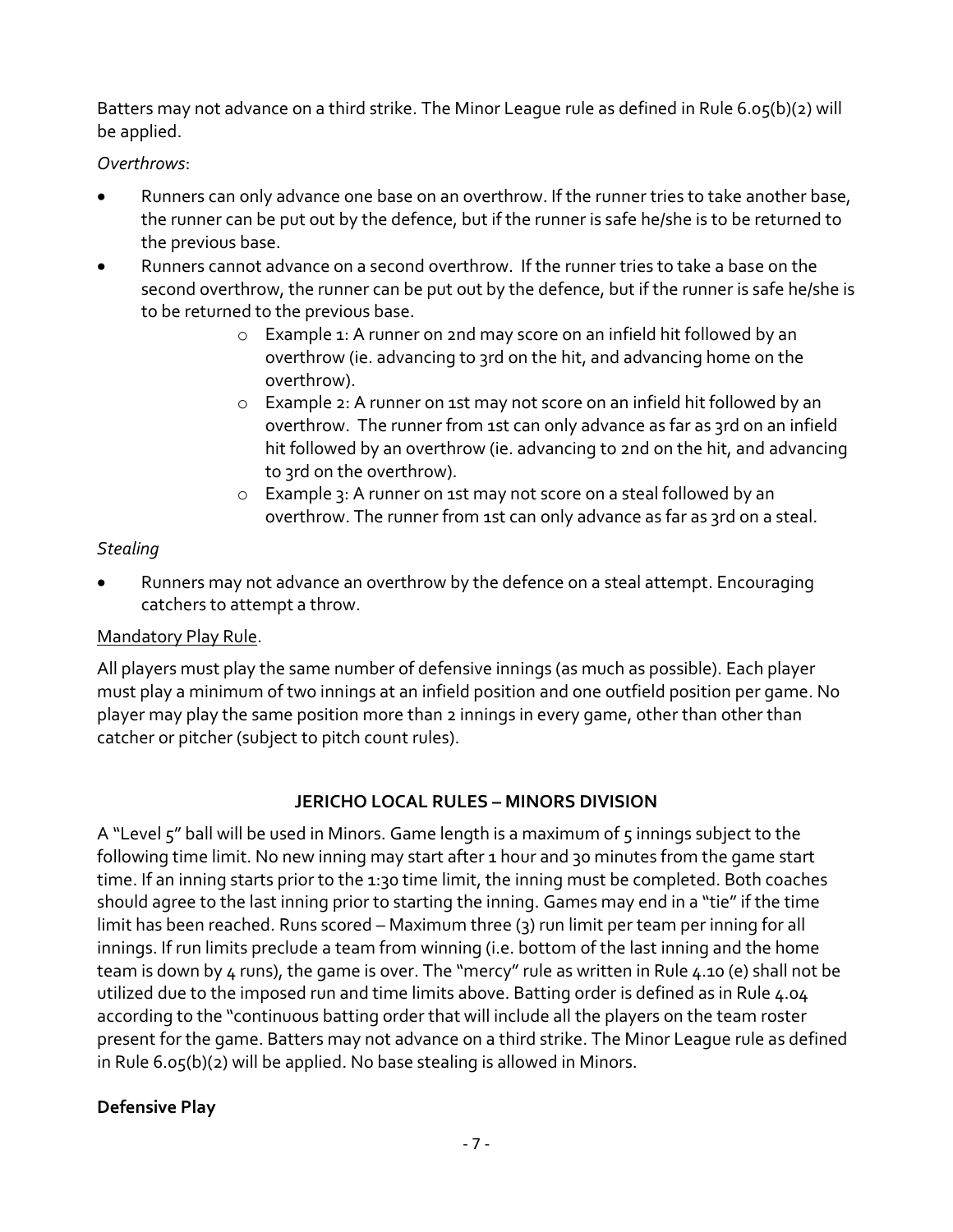Ten players are allowed on the field in defensive positions. The tenth player shall be positioned in the outfield "Rover" position. The Rover must play on the outfield grass. A team may NOT position more than 6 players in the infield (including the pitcher and catcher). A child shall play the catchers position and must wear a complete set of protective equipment: catcher's mask, chest protector, shin guards, and protective athletic supporter or "cup".

<span id="page-7-0"></span>The head coach will determine pitcher and catcher positions during the game.

Mandatory Play Rule - All players must play the same number of defensive innings (as much as possible). Players must rotate positions every inning. The focus of this division is skill building (fielding/throwing/catching/pitching) rather than positional play. It is suggested that teams use the Fielding and Batting List.xls charts (available under Documents at www.jerichobaseball.com) to determine positional rotations in advance.

<span id="page-7-1"></span>Pitching - A pitching machine will be used for all Minors games. Pitching rubber will be set at a distance 42'0" from the back edge of home plate. The pitching machine will be placed behind the pitching rubber. The pitching machine will be operated by the coach of the team that is batting. Under no circumstances may a child operate the pitching machine. The pitcher will remain positioned as a defensive player next to the coach/parent pitcher with at least one foot in the dirt area around the pitcher's mound.

Any ball that accidentally hits the coach/parent pitcher or pitching machine will be considered a dead ball with no penalty of a pitch and no runners advance. Before feeding the ball into the machine, the coach should hold the ball up in his hand, making sure that the batter is focused on the machine. Only one new ball, or its replacement if damaged, should be used for the entire game.

### <span id="page-7-2"></span>**Offensive Play**

### <span id="page-7-3"></span>Batting

Balls and non-swinging strikes are not called. Walks are not allowed. If the pitching machine is not throwing strikes it should be adjusted until it does. Each batter gets a maximum of five good pitches before being called out for not swinging. If a batter strikes out swinging before the limit of five good pitches, then they will be called out. Foul balls will only count as first and second strikes. A foul ball on the fifth good pitch does not result in an out. No bunting is permitted. Until May long weekend, after 5 pitching machines pitches, a coach may throw 3 pitches to batter to encourage contact. After 3 coach pitches, batter is out. After May long weekend, coach pitch will not be permitted.

### <span id="page-7-4"></span>Base Running

On any hit balls that do not leave the infield, base runners may attempt to advance a maximum of one base. On any balls hit into the outfield, a runner may not advance once the ball has been thrown back into the infield area unless the runner has already advanced more than halfway between bases. The play stops once the ball is controlled in the infield and all runners are safely on a base. Any runners caught between bases may be tagged out. After the play stops, it shall be determined whether the runner had advanced more than halfway to their final base before the ball arrived in the infield. It is not necessary for an infielder to catch the ball in order to stop the runners. The determining factor is when the ball arrives in the infield. If the runner had not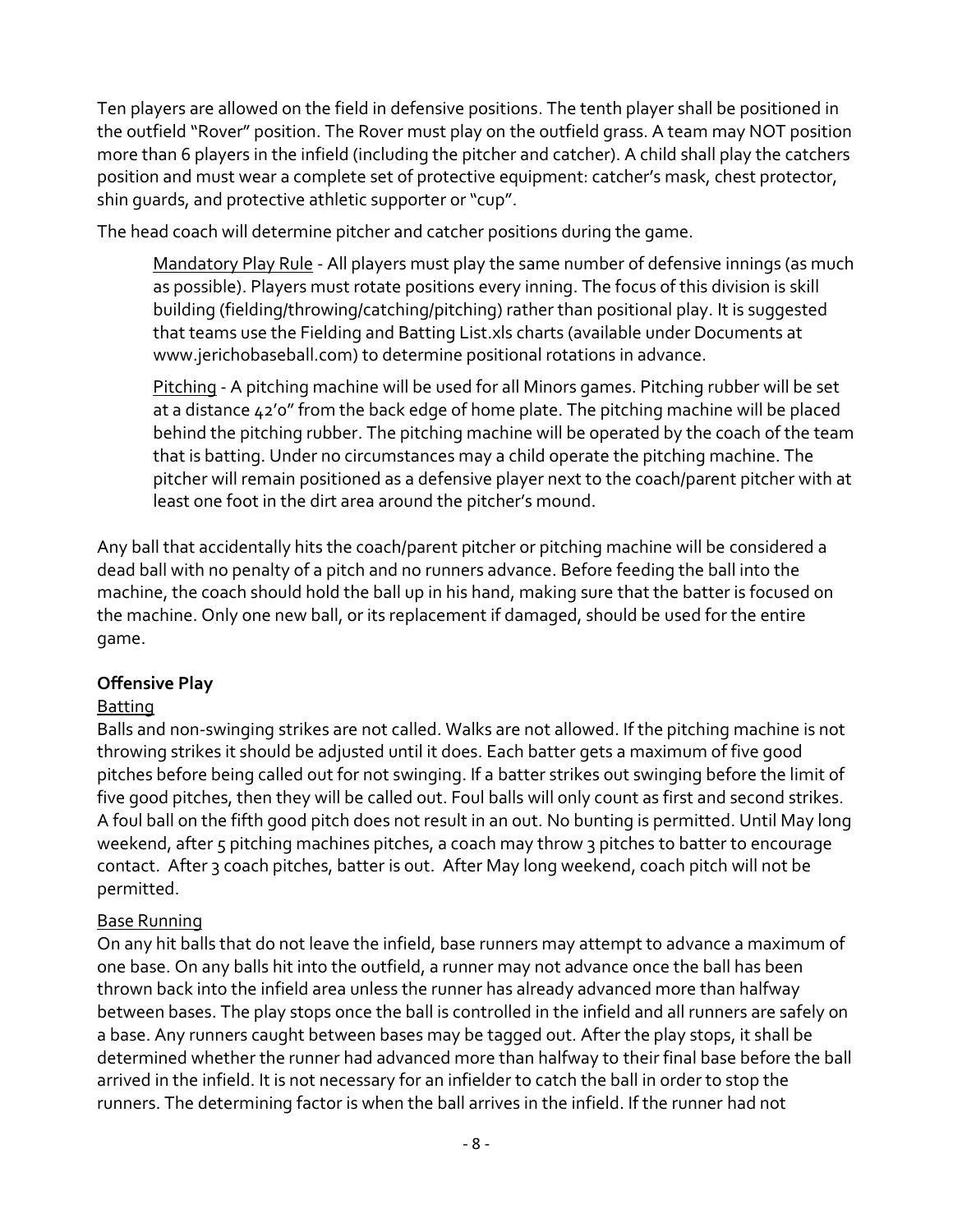advanced more than halfway, then they must return to the previous base. Runners may not advance on overthrows to any base. The intent of these base running rules is to limit players advancing on errors and over-throws in order to encourage children to attempt to make the correct defensive play in the field.

### <span id="page-8-0"></span>**Umpires**

The coach running the pitching machine shall act as the umpire for plays during the half inning that their team is batting. At this age being called out might still be difficult for some players. Being called out by their own coach may help players deal with the disappointment felt.

### <span id="page-8-1"></span>**Coaches**

Only the batting team is allowed to have coaches on field – pitching machine operator, first base coach, and third base coach. All other coaches must remain in the dugout area. Time out must be called before defensive coaches may enter the field.

### **JERICHO LOCAL RULES – MINI-MINORS DIVISION**

<span id="page-8-2"></span>A "Level 1" ball will be used in Mini-Minors. Game length is a maximum of 3 innings subject to the following time limit. No new inning may start after 1 hour from the game start time. If an inning starts prior to the 1-hour time limit, the inning must be completed. Both coaches should agree to the last inning prior to starting the inning.

### <span id="page-8-3"></span>Pitching

A pitching machine will be used for all Mini-Minors games. Pitching rubber will be set at a distance 42'0" from the back edge of home plate. The pitching machine will be placed behind the pitching rubber. The pitching machine will be operated by the coach of the team that is batting. Under no circumstances may a child operate the pitching machine. Before feeding the ball into the machine, the coach should hold the ball up in his hand, making sure that the batter is focused on the machine. Only one new ball, or its replacement if damaged, should be used for the entire game.

### <span id="page-8-4"></span>Batting

Balls and strikes are not called. Walks and strike outs are not allowed. If the pitching machine is not throwing strikes it should be adjusted until it does. Each batter shall receive a maximum of three good pitches per at bat. After the three pitches the ball will be placed on a batting tee for the player to hit. No bunting is permitted. Players should take a full swing at the ball. All players bat in each inning. Batters may advance only one base at each at bat. There are no defensive outs.

### <span id="page-8-5"></span>Base Running

Runners may advance only one base per hit. When the final batter of the inning comes up, the coach will announce that they are the "last batter". When the ball is hit, the players on base advance around all the bases to home. There is no base stealing in Mini-Minors. Lead offs are not allowed. Runners must remain on their base until the ball is hit.

### <span id="page-8-6"></span>End of Game Relay Race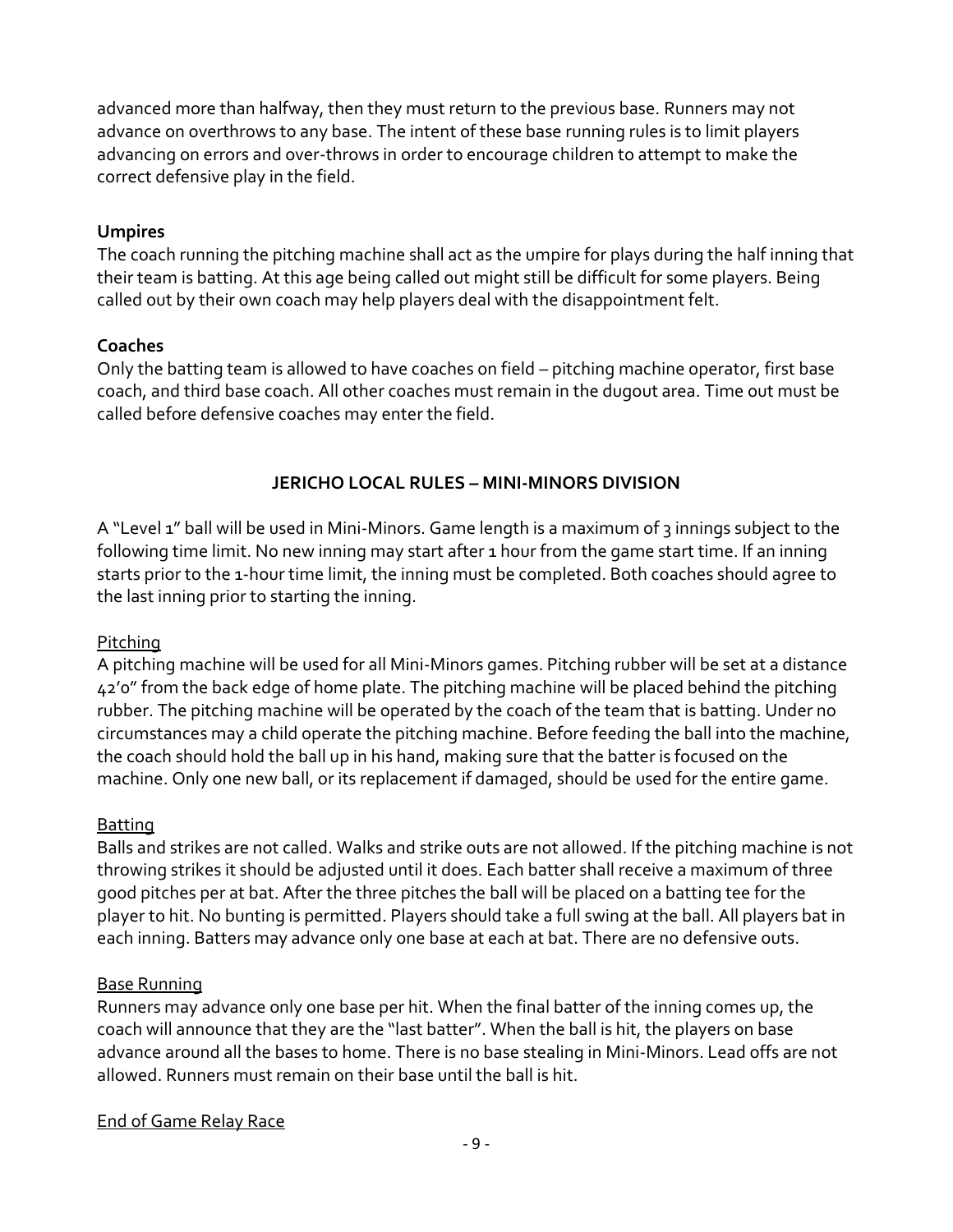At the end of the game one team will be placed at home plate and one team at second base. The same number of runners must occur on each team. Therefore, a team that has fewer players will have to run players twice to ensure the same number of runners as the other team. The lead runner for each team will have a baseball in their hands. At the word "go" the lead runner will run around all four bases (touching each of them) and then pass the ball to their next teammate. This will continue until all players have completed the relay.

# **JERICHO LOCAL RULES – T-BALL DIVISION**

<span id="page-9-0"></span>A "Level 1" ball will be used in T-Ball. Only one new ball, or its replacement if damaged, should be used for the entire game. Game length is a maximum of 3 innings subject to the following time limit. No new inning may start after 1 hour from the game start time. If an inning starts prior to the 1-hour time limit, the inning must be completed. Both coaches should agree to the last inning prior to starting the inning.

### <span id="page-9-1"></span>Batting

The ball will be placed on a batting tee for the player to hit. No bunting is permitted. Players should take a full swing at the ball. All players bat in each inning. Batters may advance only one base at each at bat. There are no defensive outs.

### <span id="page-9-2"></span>Base Running

Runners may advance only one base per hit. When the final batter of the inning comes up, the coach will announce that they are the "last batter". When the ball is hit, the players on base advance around all the bases to home. There is no base stealing in T-Ball. Lead offs are not allowed. Runners must remain on their base until the ball is hit.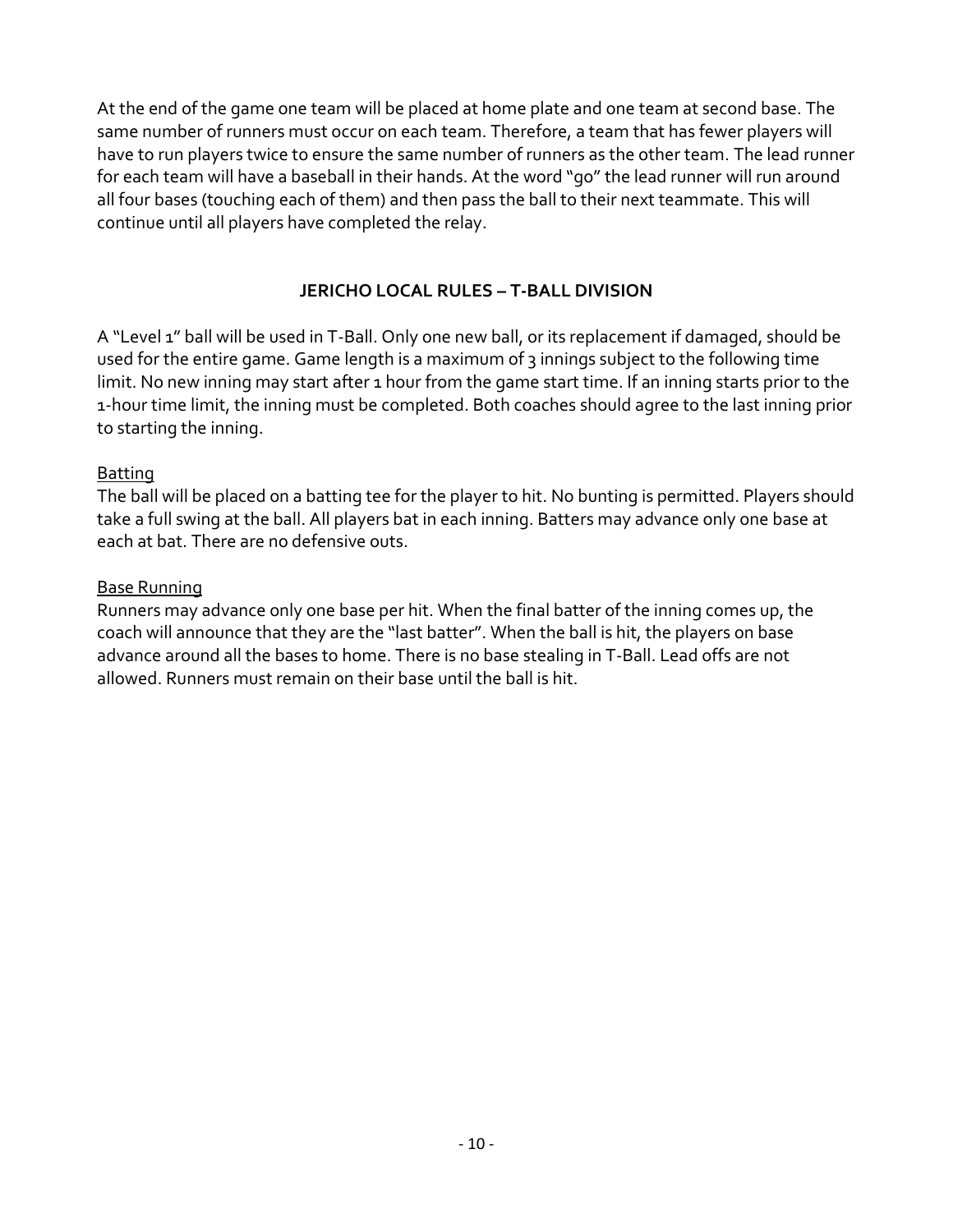# <span id="page-10-0"></span>End of Game Relay Race

At the end of the game one team will be placed at home plate and one team at second base. The same number of runners must occur on each team. Therefore, a team that has fewer players will have to run players twice to ensure the same number of runners as the other team. The lead runner for each team will have a baseball in their hands. At the word "go" the lead runner will run around all four bases (touching each of them) and then pass the ball to their next teammate. This will continue until all players have completed the relay.

# **JERICHO LOCAL RULES – BLASTBALL DIVISION**

# <span id="page-10-2"></span><span id="page-10-1"></span>Field Set-up

Blast ball is played on a baseball field, but only certain areas are used. A blast ball field consists of a tee at home base and one base that is 50 feet from home plate. An arc is drawn to connect the first- and third-base lines at a point that is 10 feet from home plate to designate the fair ball area.

# <span id="page-10-3"></span>Game Play

- All defensive players stand in the field at least 40 feet from home base
- A Blastball is placed on the batting tee and the first batter hits the ball and runs to the Blastbase. If the batter reaches the base (the only base used) before a defensive player either catches the Blastball in the air (an automatic out) or fields it and yells "BLAST", they score a run. If the ball is caught or fielded and "BLAST" is yelled before the runner gets to the Blastbase, then the runner does not score a run.
- The game should last a maximum of one hour which is beneficial for the younger player and busy family schedules.
- You will end the (half) inning by batting once around the line-up. Everyone bats every inning and no score is kept. Players are allowed to keep trying to hit a fair ball until they are able to do so.
- The blastbase is audible, emitting a loud "HONK" that the kids love whenever the runner stomps on the base.
- When fielded, the defensive player can throw the Blastball back to another player or an adult positioned near home plate (safely away from the tee).
- Gloves/mitts are not needed because of the softness and size of the ball. The fear factor of being hit is eliminated from the game all together.

Note: Feel free to advance the games as the kids learn – *i.e.* add 2nd and 3<sup>rd</sup>-base.

# **JERICHO ALLSTAR TEAMS**

### <span id="page-10-5"></span><span id="page-10-4"></span>**All-stars Coach Selection**

The head coach ("manager" by Little League terminology) of the 9/10 and 11/12 all-stars teams will be selected and approved by the Board of Directors. Assistant coach selection will be done by the head coach.